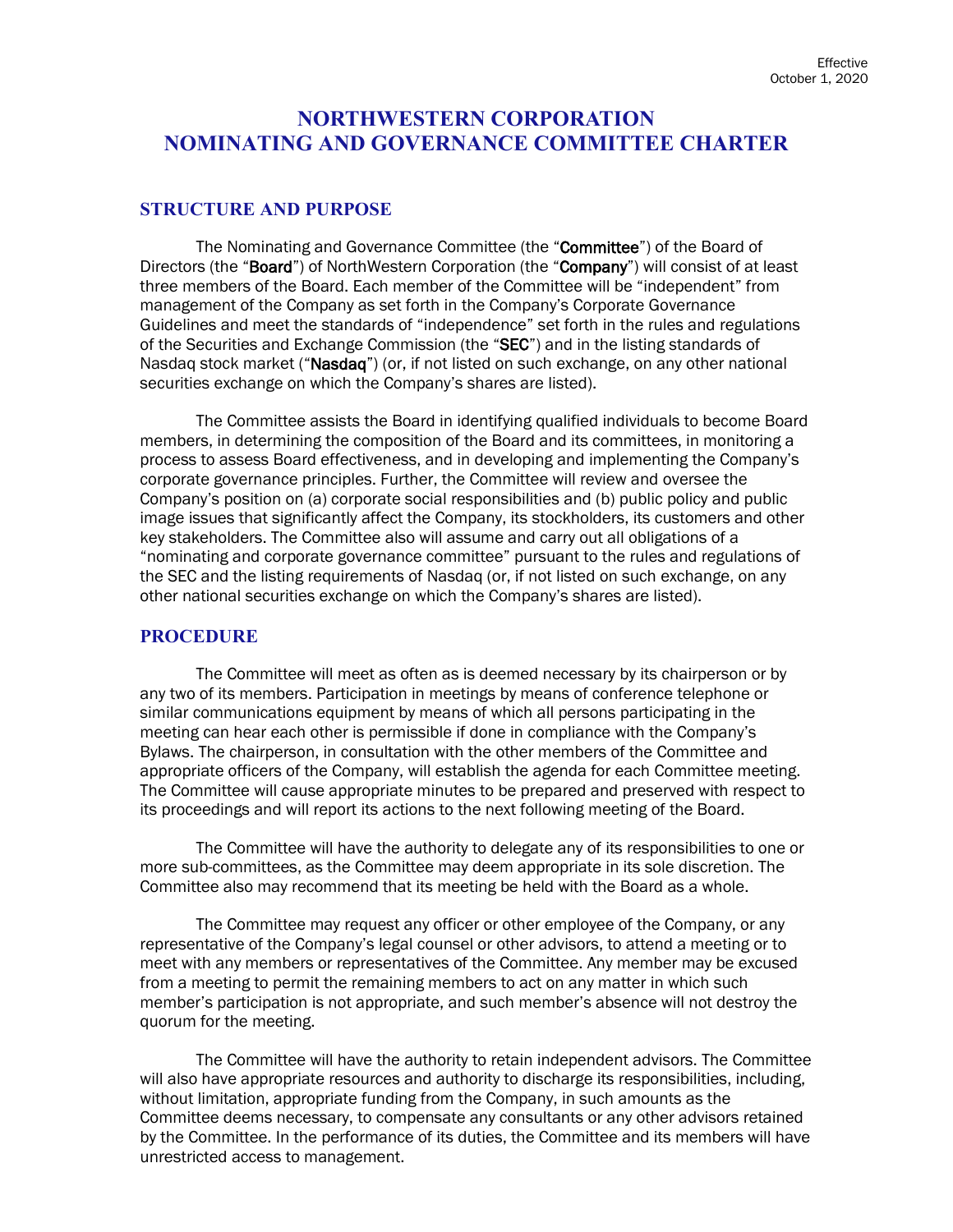### **RESPONSIBILITIES**

The Committee's primary responsibilities are:

#### *Nomination and Qualification of Board Members*

- Lead the search for individuals qualified to become members of the Board and to recommend to the Board the candidates the Committee proposes to be presented as Director nominees for stockholder approval at the annual meeting, and, in conjunction with the chairperson of the Board, to extend offers to such nominees to join the Board.
- Make recommendations to the Board regarding candidates the Committee proposes for election as members of the Board to fill vacancies on the Board caused by retirement, death, inability to serve, resignation or newly created directorships.
- Consider and make recommendations with respect to the resignation of any nominee for election in which the number of nominees does not exceed the number of vacancies who receives a greater number of votes "withheld" from his or her election than vote "for."

#### *Corporate Governance*

- Review and make recommendations to the Board concerning the size of the Board.
- Review annually with the Board the appropriate skills and characteristics required of prospective Board members in light of the current composition of the Board, the competitive environment and strategic direction of the Company.
- Review the Board's committee structure and recommend to the Board for its approval Directors to serve as members and chairpersons of each committee. The Committee will review and recommend committee membership annually and will recommend additional committee members to fill vacancies as needed. The Committee will consider rotating committee members and chairpersons periodically, in order to expose Directors to the varied aspects of the business of the Company.
- Develop and recommend to the Board for its approval a set of Corporate Governance Guidelines. The Committee will review the Corporate Governance Guidelines on an annual basis, or more frequently if appropriate, and recommend changes as necessary.
- Consider and, if the Committee deems appropriate, approve the service of a Director on more boards than contemplated by the Company's Corporate Governance Guidelines.
- Review and recommend to the Board any changes to the Company's stock ownership guidelines for officers.
- Advise the members of the Board about continuing education on subjects that would assist them in discharging their duties, including leading-edge corporate governance issues.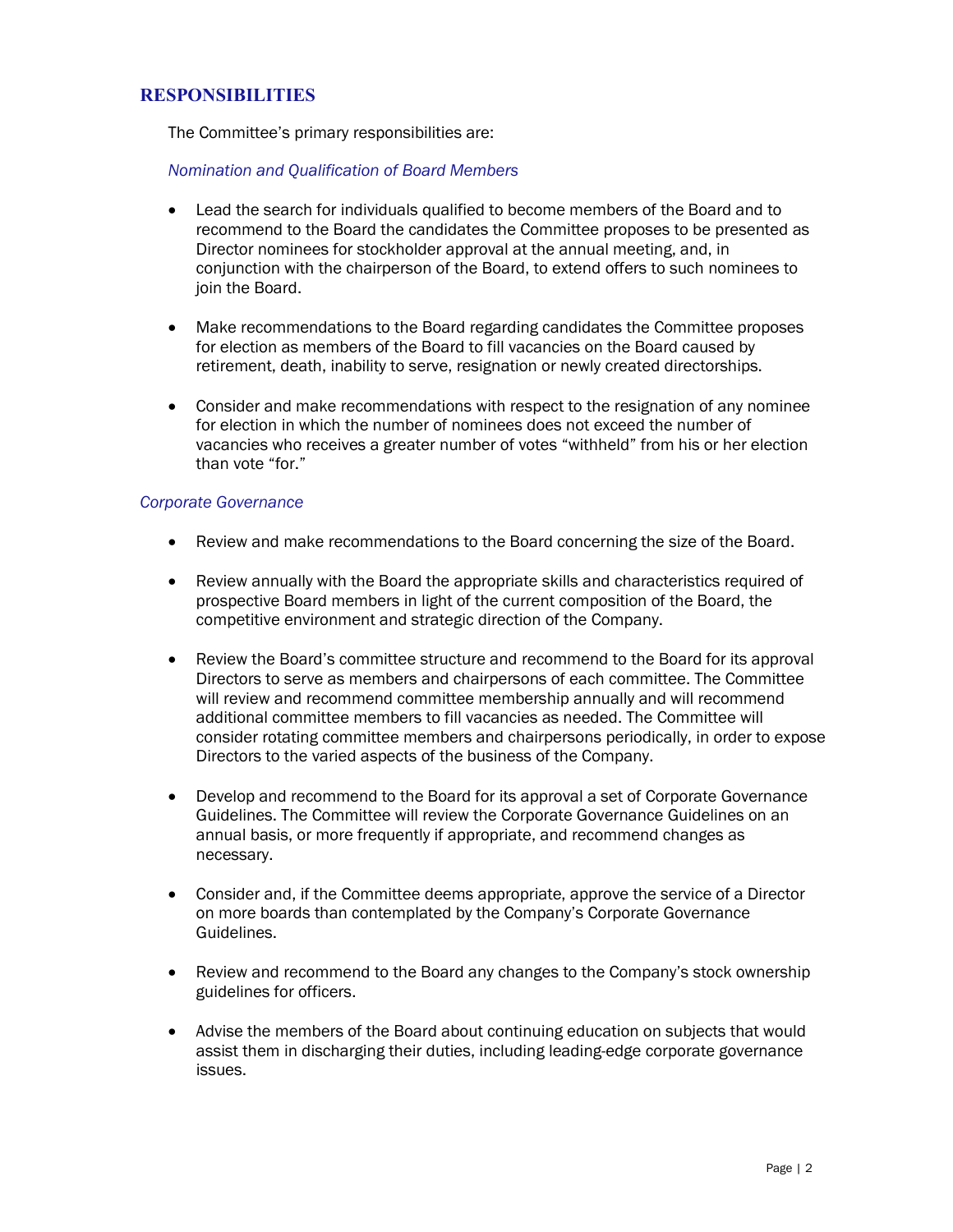#### *Oversight of Public Policy and Public Image*

- Consider the manner in which the Company conducts its public policy and government relations activities.
- Review the Company's support of charitable, educational and business organizations.
- Oversee the Company's public image and environmental, social, and governance (ESG) disclosure initiatives.

#### *General*

- Develop and recommend to the Board for its approval and oversee an annual selfassessment process of the Board and its committees and report thereon to the Board.
- Conduct an annual review of its own performance against the requirements of this Charter and report the results of this self-evaluation to the Board.
- Conduct an annual review of this Charter, recommending such changes to the Board as the Committee deems appropriate.
- Undertake such other duties or responsibilities as may be delegated to the Committee by the Board from time to time.

## **DIRECTOR QUALIFICATION STANDARDS AND NOMINATIONS PROCESS**

1. *Identifying Nominees*. The Committee will identify candidates to propose for election to the Board at the annual meeting of the stockholders or to fill any vacancies on the Board using a variety of means as it determines are necessary or appropriate, including recommendations of stockholders made in accordance with this process. The Committee also may solicit recommendations from current Directors, management or others who may be familiar with qualified candidates, and may consider current Directors for re-nomination. The Committee will have the sole authority to retain any search firm to assist in the identification of Director candidates, including sole authority to approve the search firm's fees and other retention terms, and to terminate the search firm.

2. *Stockholder Recommendations*. The Committee will consider candidates recommended for inclusion in the Board's slate of Directors by stockholders of the Company who comply with the procedures set forth in the Company's Bylaws ("Qualified Stockholders") unless nominations to the Board by stockholders are prohibited by applicable law. Qualified Stockholders may make such a recommendation by submitting a completed Director Nomination Form, attached as *Schedule A* hereto. Completed Director Nomination Forms will be sent to:

> Nominating and Governance Committee c/o Corporate Secretary NorthWestern Corporation 3010 W. 69th Street Sioux Falls, South Dakota 57108

3. *Skills and Qualifications*. The Committee believes there are certain minimum skills and qualifications that each Director nominee candidate must possess or satisfy, and certain other skills and qualifications that at least one or more Directors must possess or satisfy. In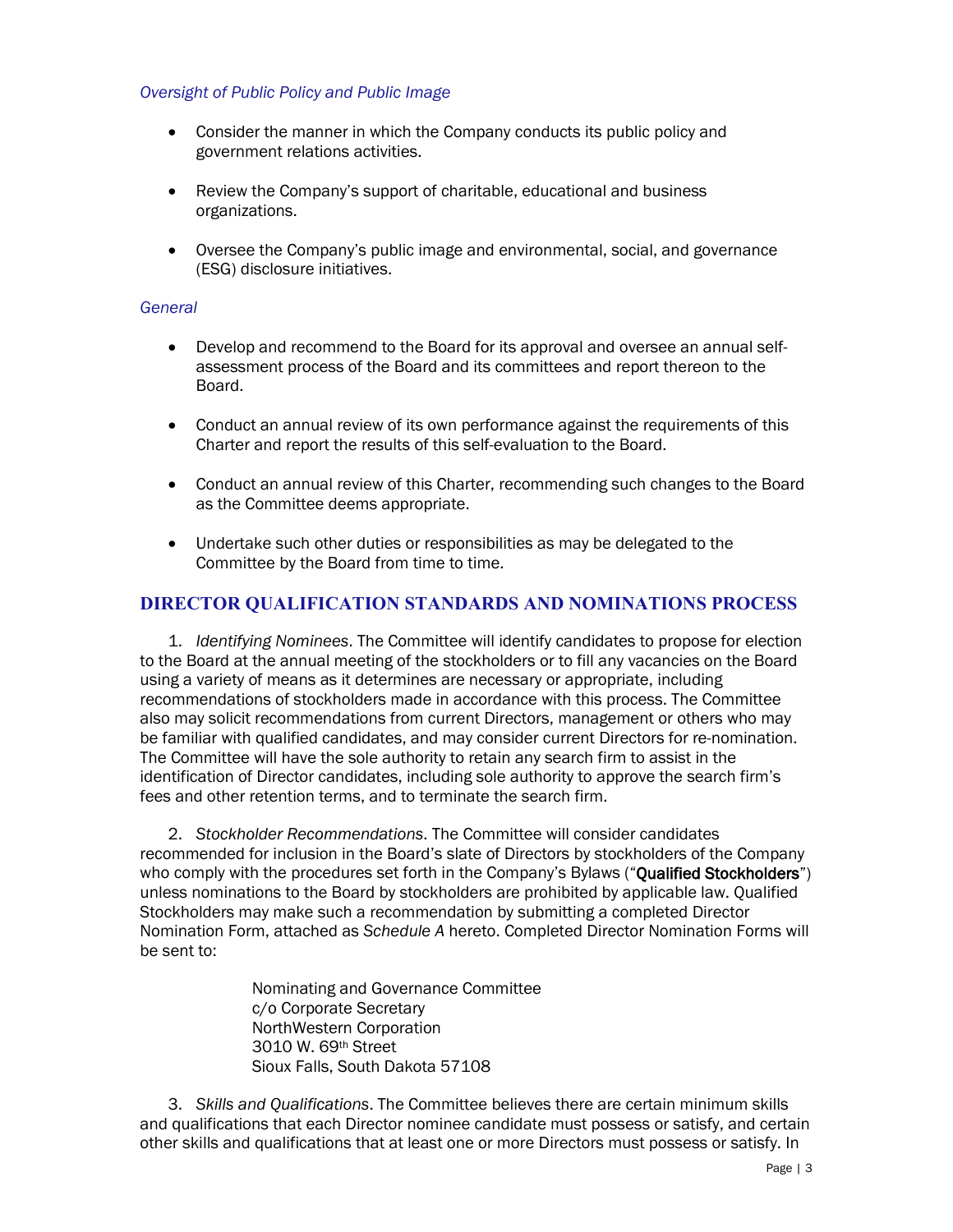considering candidates for Director nominee, the Committee will take into account whether a candidate has the skills, experience and background that add to and complement the range of skills, experience and background of existing Directors. The characteristics for Director nominees are those set forth below:

(a) *Character and Integrity.* A Director should be an individual who has strength of character and integrity demonstrated through consistent values of high ethical awareness, honesty, fairness, courage and trustworthiness. A Director should be an ethical steward who, through his or her competencies and conscience, monitors the conduct and positively influences the long-term strategic direction of the Company.

(b) *Accomplishments*. Each Director nominee will have demonstrated significant achievement in business, finance, government, education, law, technology or other fields important to the operation of the Company.

(c) *Business Judgment and Knowledge*. A Director should have the ability to assess the Company's strategy, business plan and key issues and to evaluate the performance of management. Directors should be aware of the legal framework governing corporations, sensitive to the public and social responsibilities of corporations, and alert to changing business conditions, technologies, markets, trends and opportunities. A Director should have not only good judgment to act according to what is right, but be able to exercise that judgment in ways that are both supportive of and challenging to the Company.

(d) *Experience*. Each Director nominee will have sufficiently broad experience and professional and educational background to have a general appreciation of the major issues facing public companies of a size and scope similar to the Company. Such issues include corporate governance issues, regulatory obligations of a public issuer and strategic business planning. A Director should be or have been actively employed in a senior management capacity or equivalent responsibilities in his or her respective field of endeavor.

(e) *Commitment*. Each Director nominee must have the willingness and ability to devote the necessary time to Board duties, including preparing for and attending meetings of the Board and its committees.

(f) *Representing Stockholders*. Each Director nominee must be prepared to represent the best interests of the Company and its stockholders, while giving consideration to the interests of the Company's customers.

(g) *Industry Knowledge*. At least some of the Directors must have experience and knowledge of the industry sector in which the Company operates its business. A Director should have a high level of competence and a willingness to learn the Company's business. A Director should have the wisdom, courage and ability to advise and challenge top management.

(h) *Independence*. All Directors, with the exception of the Company's President and Chief Executive Officer, must be "independent" Directors in accordance with the Company's Corporate Governance Guidelines, which is a more stringent requirement than the listing standards of Nasdaq, which require only that a majority of all Directors be independent. At least three Directors must meet the additional independence requirements for members of the Audit Committee of the Board in accordance with the applicable rules and regulations of the SEC and the listing standards of Nasdaq (or, if not listed on such exchange, on any other national securities exchange on which the Company's shares are listed). In addition, at least three Directors also must qualify as a "non-employee director" as defined for purposes of Section 16 of the Exchange Act and as an "outside director" for purposes of Section 162(m) of the Internal Revenue Code to meet independence requirements for service on the Human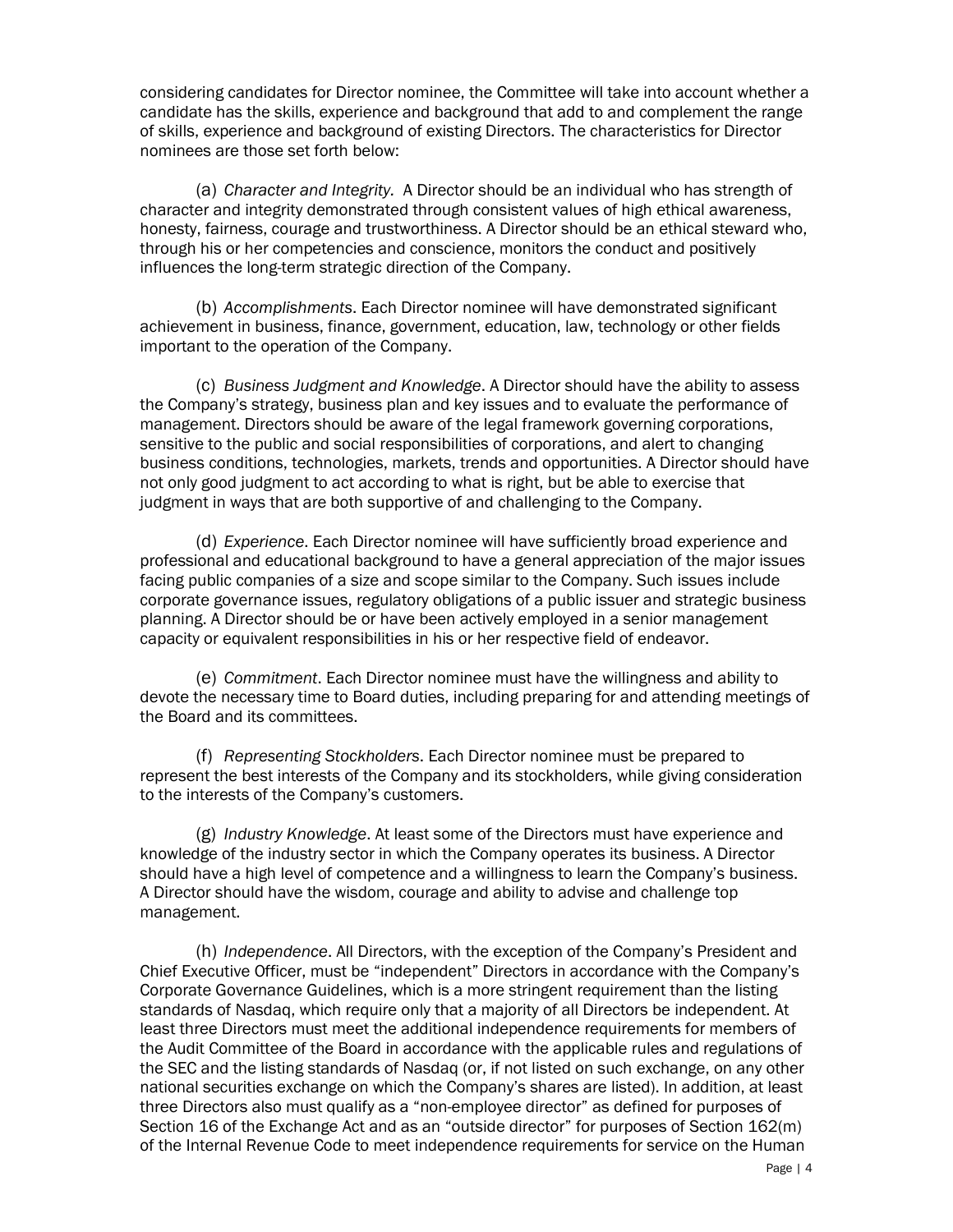Resources Committee. Director nominees will be independent to the extent necessary to satisfy such requirements.

(i) *Financial Literacy*. Each Director should have the ability to evaluate the Company's financial and operating reports and to provide meaningful analysis of the Company's financial position. At least three Directors who are eligible to serve on the Audit Committee of the Board will be capable of reading and understanding financial statements. In addition, at least one Director who is eligible to serve on the Audit Committee of the Board will be an "audit committee financial expert" in accordance with applicable rules of the SEC, and have experience or background resulting in "financial sophistication" as determined by the Board in its business judgment.

(j) *Support of Company Philosophy*. Each Director should be fully committed to assisting in the development and support of the strategic direction and future of the Company.

(k) *Conflicting Interests*. Each Director must carefully examine any relationships that could call into question his or her loyalty to the Company and to the interests of all stockholders and govern himself or herself accordingly.

(l) *Ability to Work Harmoniously with the CEO and Other Directors.* Each Director should possess interpersonal skills and personal discipline to work with the CEO and other Directors as a unit, demonstrating an appreciation of individual uniqueness while striving cooperatively for a common and higher goal.

4. *Evaluation*. The Committee will evaluate each candidate to determine whether such candidate should be recommended to the Board as a Director nominee.

(a) *Qualifications*. The Committee will assemble all information regarding a candidate's background and qualifications to determine if the candidate possesses or satisfies the minimum skills and qualifications that a Director nominee must possess or satisfy or that one or more members of the Board must possess or satisfy.

(b) *Board Contribution*. The Committee will evaluate a candidate's mix of skills and qualifications and determine the contribution the candidate could be expected to make to the overall functioning of the Board.

(c) *Board Composition*. The Committee will give due consideration to the overall Board balance of diversity of perspectives, backgrounds and experiences.

(d) *Past Performance*. With respect to current Directors, the Committee will consider past attendance at meetings and assess the participation in and contributions to the activities of the Board.

(e) *Interviews and Other Input*. The Committee, in its discretion, may designate one or more of its members to interview any candidate. In addition, the Committee may seek input from the Company's CEO or other members of the Company's management or the Board, who may, in their discretion, interview any candidate.

(f) *Stockholder Recommendations*. The manner in which the Committee evaluates candidates recommended by Qualified Stockholders is generally the same as candidates from other sources. However, the Committee will also seek and consider information concerning the relationship between the Qualified Stockholder and the candidate to determine if the candidate can represent the interests of all of the stockholders. The Committee will not evaluate a candidate recommended by a Qualified Stockholder candidate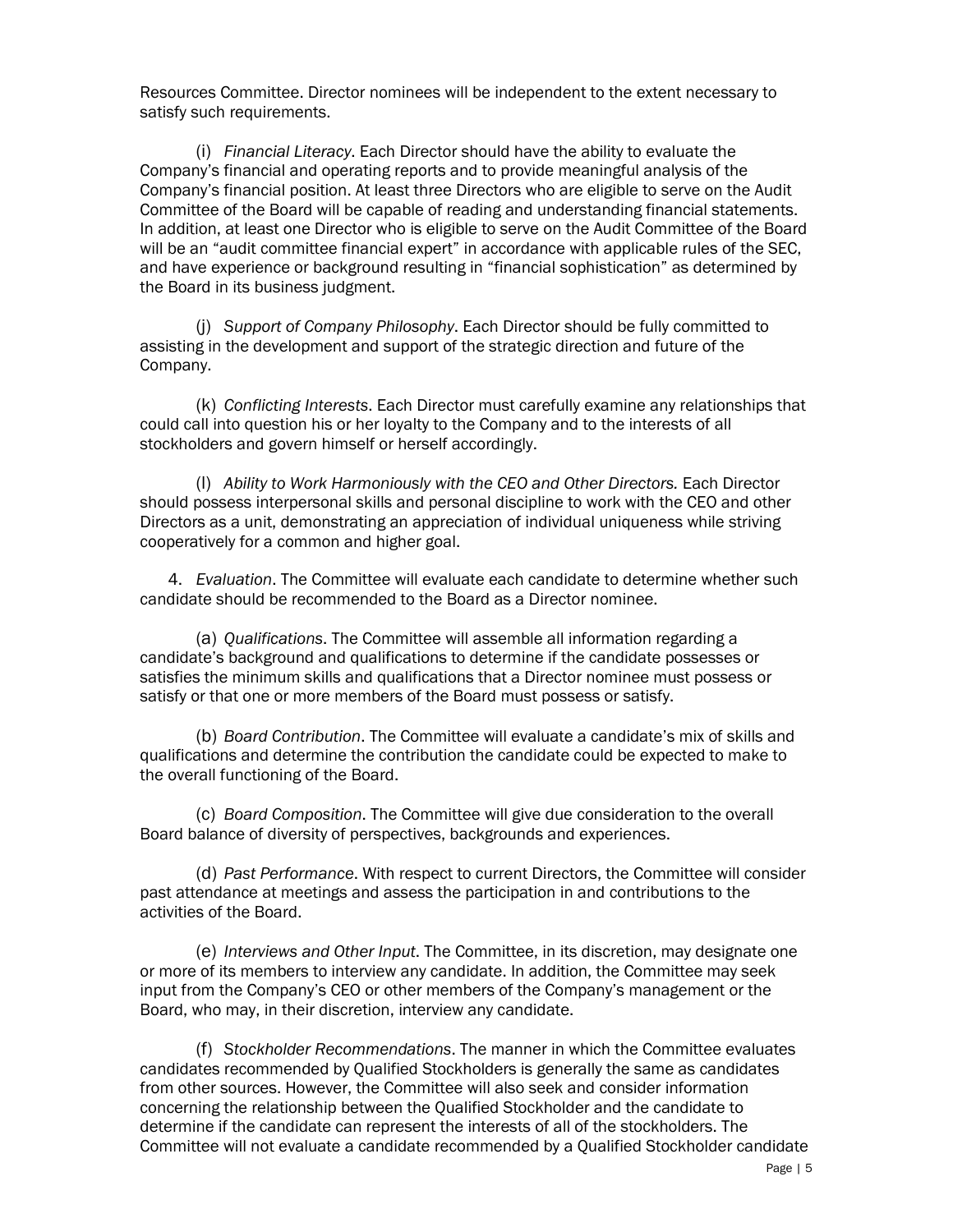unless the Director Nomination Form provides that the potential candidate has indicated a willingness to serve as a Director, to comply with the expectations and requirements for Board service publicly disclosed by the Company and to provide all of the information required to conduct an evaluation.

5. *Recommending Nominees*. The Committee will recommend Director nominees to the Board based on its assessment of overall suitability to serve on the Board in accordance with this process.

6. *Majority Vote Policy.* In accordance with the Company's Corporate Governance Guidelines, in the event that in an election in which the number of nominees does not exceed the number of vacancies any nominee for Director who receives a greater number of votes "withheld" from his or her election than votes "for" such election (a "Majority Withheld Vote") tenders his or her resignation following certification of the stockholder vote, the Committee will promptly consider the resignation offer and a range of possible responses based on the circumstances that led to the Majority Withheld Vote, if known, and make a recommendation to the Board.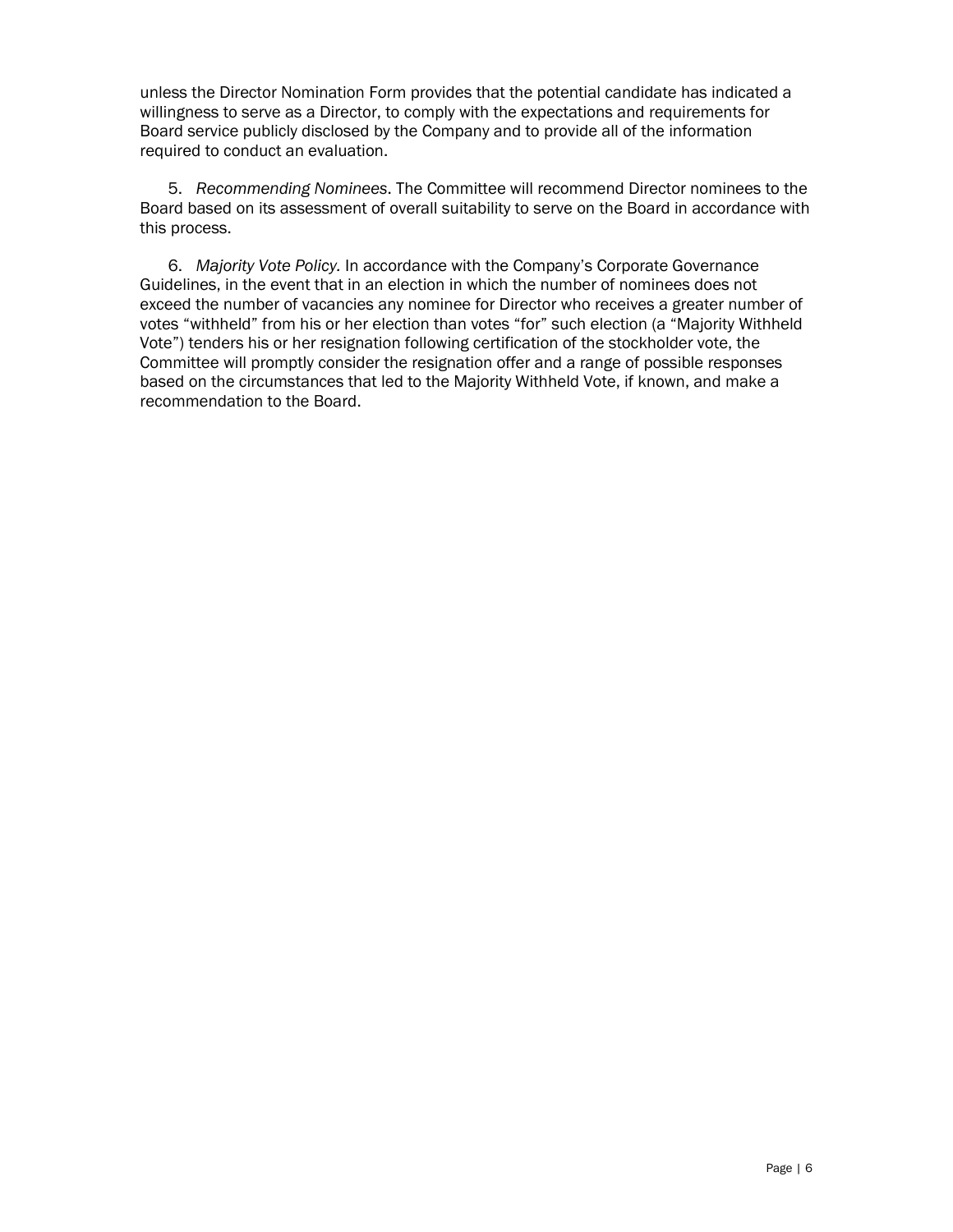# **Schedule A NorthWestern Corporation Director Nomination Form**

Date of Submission:

Name of Stockholder:

Number and Class of Shares Held by the Stockholder:

*Note: If the shares are not held in the stockholder's name, evidence that the stockholder is the beneficial owner of the shares must be provided.*

Has the Candidate agreed to have his/her name submitted for consideration and to provide the Nominating and Governance Committee all information needed to conduct its evaluation?

Has the Candidate agreed to abide by all of the requirements for membership on the Board of Directors set forth in the Bylaws, the Corporate Governance Guidelines and the Nominating and Governance Committee Charter?

Name of Candidate the Stockholder wants the Nominating and Governance Committee to consider:

Candidate's Contact Information:

| Mailing Address: |  |  |  |
|------------------|--|--|--|
|                  |  |  |  |
|                  |  |  |  |
|                  |  |  |  |
|                  |  |  |  |
|                  |  |  |  |
| E-mail address:  |  |  |  |
|                  |  |  |  |
|                  |  |  |  |
|                  |  |  |  |
| Phone Number(s): |  |  |  |
|                  |  |  |  |
|                  |  |  |  |

Please attach a recent and current biography/resume of the Candidate, outlining (at a minimum), the following information:

(A) the name, age, business address and residence address of the Candidate,